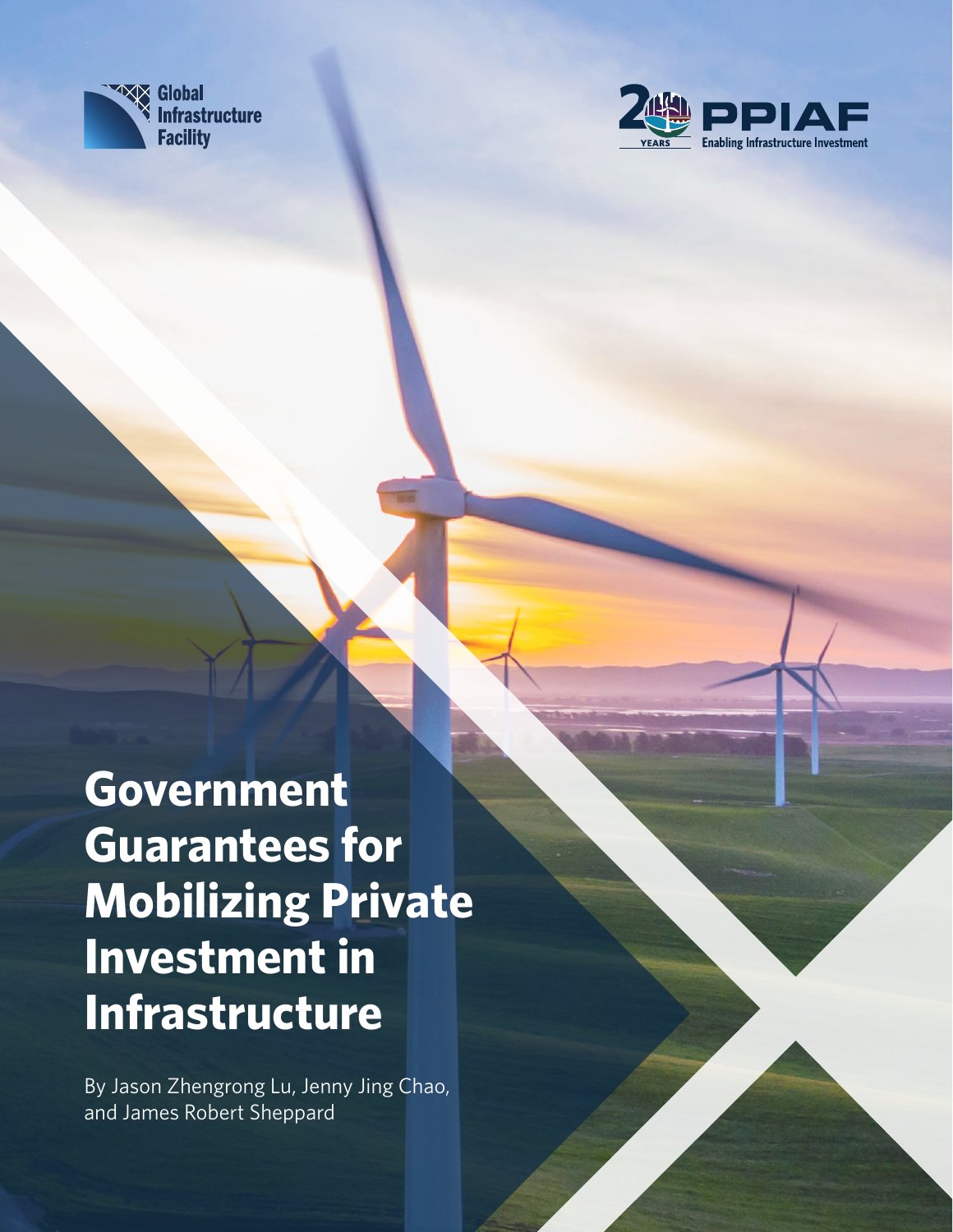### **Disclaimer**

© 2019 International Bank for Reconstruction and Development / The World Bank 1818 H Street NW, Washington DC 20433 Telephone: 202-473-1000 / Internet: www.worldbank.org

This work is a product of the staff of The World Bank with external contributions. The findings, interpretations, and conclusions expressed in this work do not necessarily reflect the views of The World Bank, its Board of Executive Directors, or the governments they represent.

The World Bank does not guarantee the accuracy of the data included in this work. The boundaries, colors, denominations, and other information shown on any map in this work do not imply any judgment on the part of The World Bank concerning the legal status of any territory or the endorsement or acceptance of such boundaries.

#### **Rights and Permissions**

The material in this work is subject to copyright. Because The World Bank encourages dissemination of its knowledge, this work may be reproduced, in whole or in part, for noncommercial purposes as long as full attribution to this work is given.

Any queries on rights and licenses, including subsidiary rights, should be addressed to World Bank Publications, The World Bank Group, 1818 H Street NW, Washington, DC 20433, USA; fax: 202-522-2625; e-mail: pubrights@worldbank.org.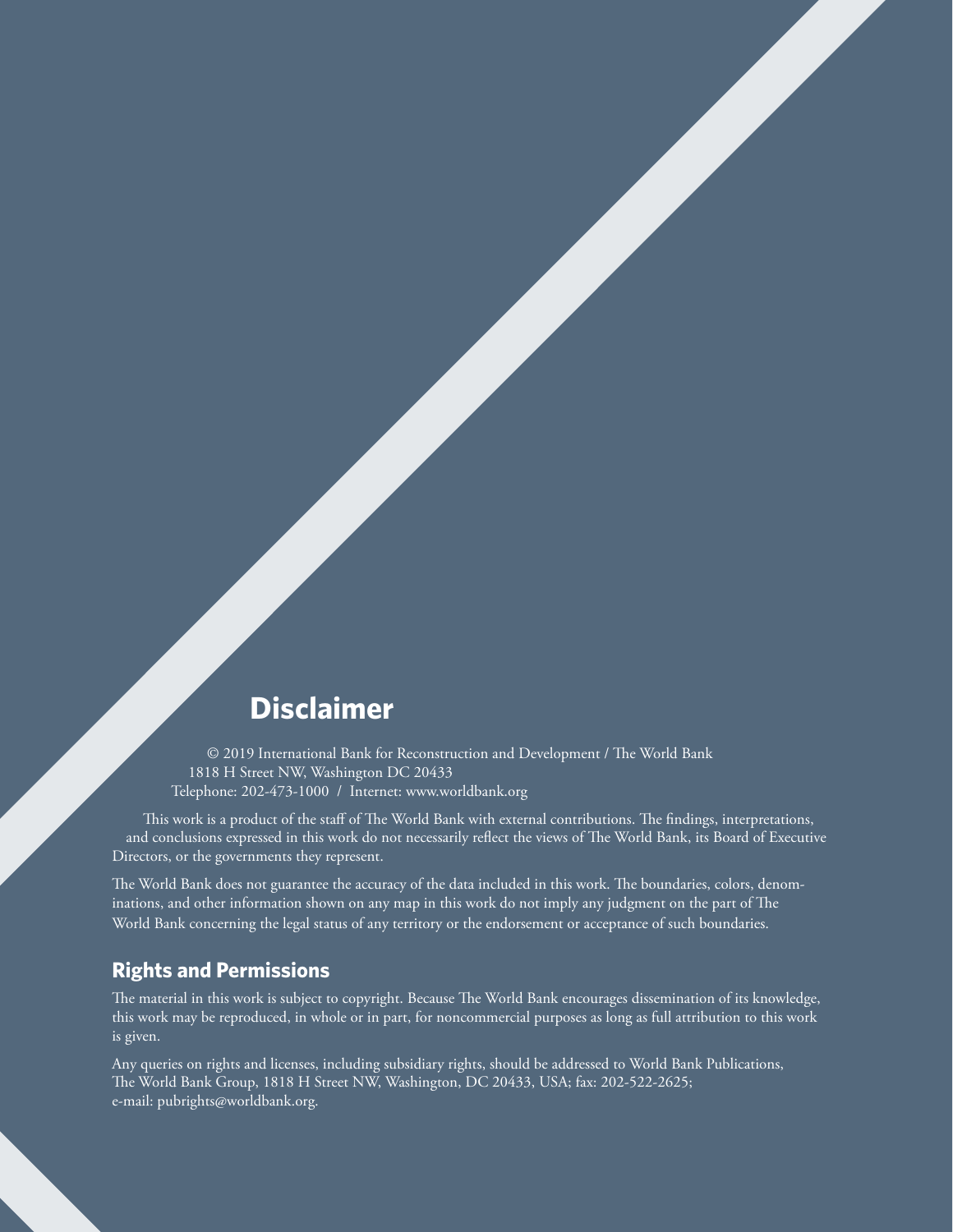## **Acknowledgements**

This guidance book was written by Jason Zhengrong Lu (Head, Global Infrastructure Facility) and Jenny Jing Chao (Public-Private Partnerships Specialist, World Bank), with James Robert Sheppard, Jr. (Consultant). The work was financed by a grant from the Public-Private Infrastructure Advisory Facility (PPIAF).

The team acknowledges contributions from: Rachel Elizabeth Aland (Consultant), who assisted with research and the writing of specific case studies, and Seong Ho (Consultant), who updated the data from the PPI Database.

The team is grateful to Sebnem Erol Madan (Manager, Financial Structuring and PPPs, World Bank) for overall guidance, as well as peer reviewers Sudarshan Gooptu (Global Lead, Fiscal Policy, World Bank), Edgar Saravia (Principal Investment Officer, IFC), Hoda Atia Moustafa (Head, Africa, MIGA), Daniel Pulido (Senior Infrastructure Specialist, World Bank), David Duarte (Senior PPP Specialist, World Bank), Suman Babbar (former Senior Advisor, World Bank), and Teuta Kacaniku (Senior Infrastructure Finance Specialist, World Bank) for their valuable comments. The team would like to thank Jemima T. Sy (Program Manager; PPIAF); Anthony Molle (Lead Infrastructure Finance Specialist, World Bank); Isabel Marques de Sa (Chief Investment Officer, IFC); Helen Mary Martin and Jeffrey D. Delmon (both Senior PPP Specialists, World Bank); Kenneth Hansen (Partner, Norton Rose Fulbright); and Bruce Schulberg for their additional helpful insights.

The guidance book was edited by Luba Vangelova and Sunny N. Kaplan, and designed by Victoria Adams-Kotsch.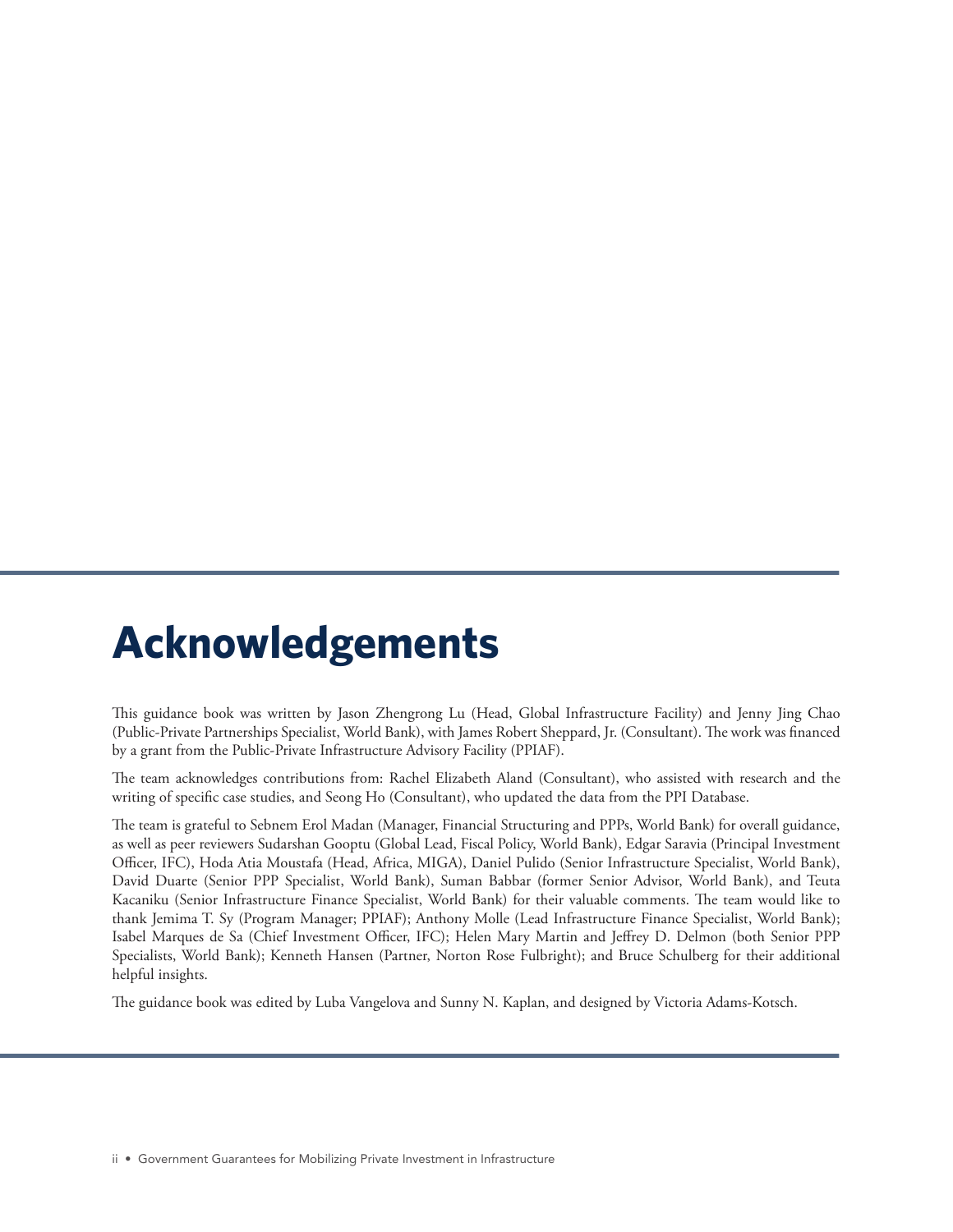# **Acronyms & Abbreviations**

| <b>BOO</b>    | build-own-operate                                          | <b>LGTT</b>   | Loan Guarantee Instrument for Trans-<br>European Transport Network Projects             |
|---------------|------------------------------------------------------------|---------------|-----------------------------------------------------------------------------------------|
| BOT           | build-operate-transfer                                     |               |                                                                                         |
| <b>BOOT</b>   | build-own-operate-transfer                                 | LOC           | letter of comfort                                                                       |
| <b>BVGL</b>   | business viability guarantee letter                        | LOS.          | letter of support                                                                       |
| <b>CIRR</b>   | commercial interest reference rate                         | <b>MDB</b>    | multilateral development bank                                                           |
| <b>CRPAO</b>  | Certificados de Reconocimiento de Derechos                 | <b>MEF</b>    | Ministry of Economy and Finance                                                         |
|               | de Pago Anual por Obras                                    | MIGA          | Multilateral Investment Guarantee Agency                                                |
| <b>DSA</b>    | debt sustainability analysis                               | MoF           | Ministry of Finance                                                                     |
| EAD           | exposure at default                                        | <b>MRG</b>    | minimum revenue guarantee                                                               |
| EIB           | European Investment Bank                                   | MW            | megawatts                                                                               |
| <b>EMDE</b>   | emerging market and developing economy                     | <b>NBET</b>   | Nigeria Bulk Electricity Trading PLC                                                    |
| <b>EPC</b>    | engineering, procurement, and construction                 | O&M           | operations and maintenance                                                              |
| <b>ESC</b>    | electricity sales contract                                 | OECD          | Organisation for Economic Co-operation and                                              |
| <b>EVN</b>    | Electricité du Vietnam                                     |               | Development                                                                             |
| <b>FMO</b>    | Nederlandse Financierings-Maatschappij voor                | OPIC          | Overseas Private Investment Corporation                                                 |
|               | Ontwikkelingslanden N.V.                                   | PAO           | Pago Annual de Obras                                                                    |
| <b>GCA</b>    | government contracting agency                              | <b>PAMO</b>   | Pagos Anuales por Mantenimiento y<br>Operacion                                          |
| GDP           | gross domestic product                                     | <b>PCOA</b>   | put and call option agreement                                                           |
| GGU           | government guarantee and undertaking                       |               |                                                                                         |
| GoK           | Government of Kenya                                        | PD            | probability of default                                                                  |
| ICT           | information and communications technology                  | PFRAM         | Public-Private Partnerships Fiscal Risks<br>Assessment Model                            |
| <b>IDA</b>    | International Development Association                      | PII           | Penjamin Infrastruktur Indonesia                                                        |
| IDR           | issuer default rating                                      | <b>PLN</b>    | Perusahaan Listrik Negara                                                               |
| <b>IFAC</b>   | International Federation of Accountants                    | <b>PPA</b>    | power purchase agreement                                                                |
| <b>IFC</b>    | International Finance Corporation                          | PPI           | private participation in infrastructure                                                 |
| <b>IIGF</b>   | Indonesia Infrastructure Guarantee Fund                    | PPP           | public-private partnership                                                              |
| <b>IIRSA</b>  | Integration of Regional Infrastructure in South<br>America | PRG           | political risk guarantee                                                                |
| IMF           | <b>International Monetary Fund</b>                         | <b>PSO</b>    | public service obligation                                                               |
| <b>IPP</b>    | independent power project                                  | RPA           | Responsabilidad Patrimonial de la                                                       |
| <b>IPSASB</b> | International Public Sector Accounting                     |               | Administración<br>Retribuciones por Inversiones según<br>Certificado de Avance de Obras |
|               | Standards Board                                            | <b>RPICAO</b> |                                                                                         |
| JBIC          | Japanese Bank for International Cooperation                | SOE           | state-owned enterprise                                                                  |
| KenGen        | Kenya Electricity Generating Company                       | SPV           | special purpose vehicle                                                                 |
| <b>KPLC</b>   | Kenya Power and Lighting Company                           | <b>USAID</b>  | United States Agency for International                                                  |
| L/C           | letter of credit                                           |               | Development                                                                             |
| LGD           | loss given default                                         |               |                                                                                         |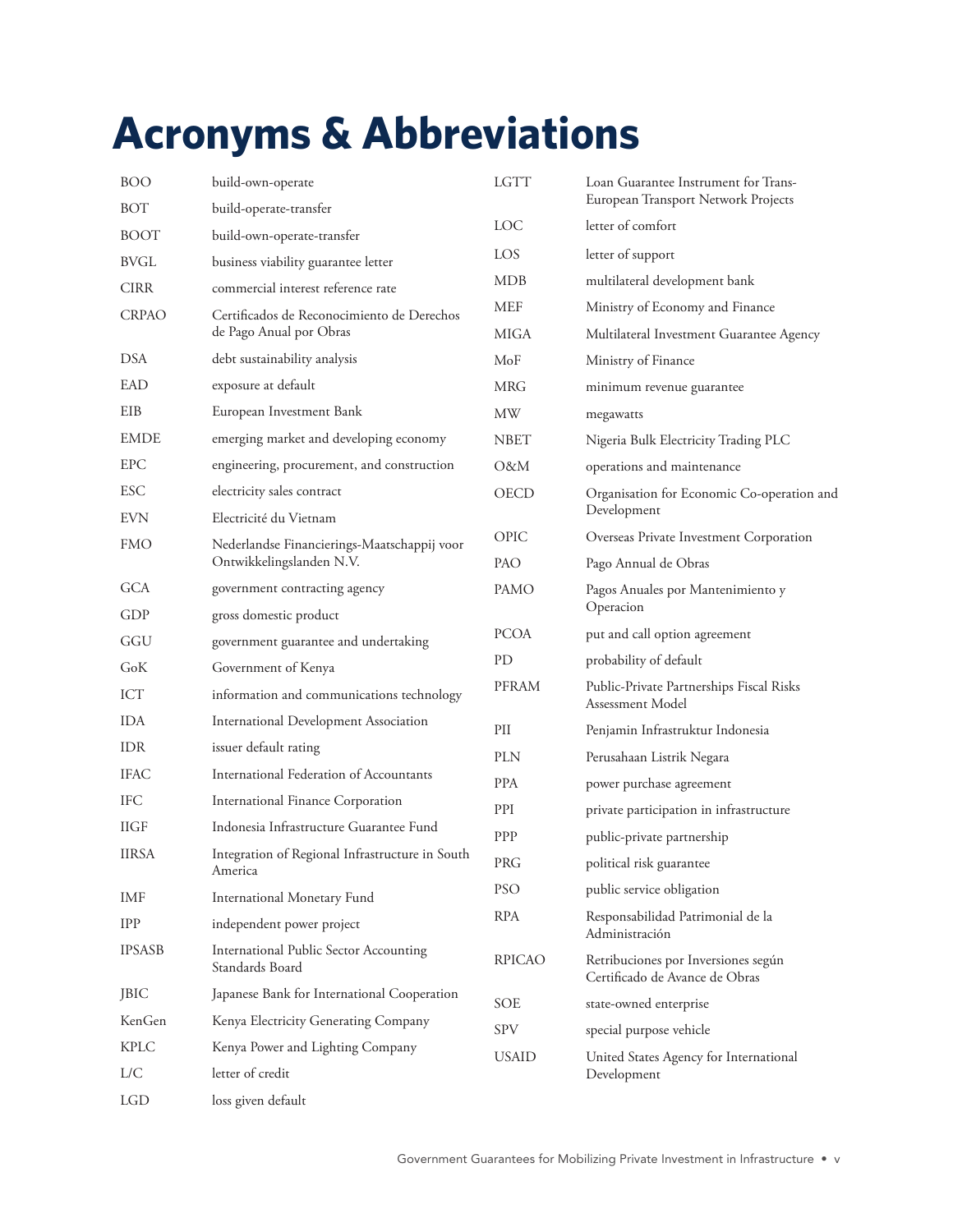# **EXECUTIVE SUMMARY**

This publication provides guidance to government officials in emerging markets and developing economies (EMDEs) on when government guarantees for public-private-partnership (PPP) projects might be desired; how they could be best utilized; the structure and scope of guarantees and guarantee programs; the costs and risks entailed; and how to manage these risks. This guidance book is not intended to promote PPPs or guarantees, but rather aims to provide a balanced view on how EMDEs can strategically deploy guarantees in limited circumstances to mobilize private financing for their infrastructure needs more effectively.

Traditionally, infrastructure is funded by governments through public budgets. However, many governments of EMDEs do not have sufficient public budgets to fund all of their infrastructure needs. Experience has shown that the private sector can bring in needed financing, technology, expertise, and efficiencies for the construction and operation of infrastructure projects, which can create value for money and improve service delivery.<sup>1</sup> PPP models of developing infrastructure through a long-term, performance-based contract can be an effective method of bringing private sector capital and expertise to the development of certain infrastructure projects.

Governments may be able to help encourage private participation in PPPs by reducing risks through government support instruments such as guarantees. Government guarantees are a sovereign obligation under a binding or potentially binding<sup>2</sup> written document (such as a contract or comfort letter) to satisfy certain obligations of an underlying contract, or to protect the beneficiary from defined losses if specified conditions occur.

Government guarantees are commonly used to make the project more acceptable and financeable to private investors by protecting investors from risks that they have little control over or may not be willing to bear. In this way, a government guarantee can be one of the most critical elements to move a project forward. Even in developed countries, government guarantees have been used to help governments enhance the credit of the underlying project, thus mobilizing private capital or reducing financing costs and passing through a lower cost of services to consumers.

However, government guarantees for PPPs will create contingent liabilities<sup>3</sup> to different degrees and are thus subject to similar risks. Concerns and confusion about contingent liabilities have made many governments hesitant to issue government guarantees even in cases when using government guarantees are necessary and reasonable. To properly address such concerns, it is important to note the distinction between the two fundamental forms of guarantees: financial or credit (debt) guarantees and performance guarantees. Financial or credit guarantees are usually unconditional agreements to service debt obligations of the borrower in case of default. The government guarantees used in PPP projects, on the other hand, are typically performance-based and cover targeted risks. The implications of a financial or performance guarantee for governments' contingent liabilities can be very different, but this distinction is rarely considered when discussing government guarantees for PPPs.

Confusion around the implications of government guarantees has led to delays in infrastructure project development in many EMDE countries. These delays may have enabled governments to avoid any contingent liabilities, but the resulting costs due to infrastructure gaps and subpar service deliveries have severe consequences.

<sup>1</sup> Value for money means achieving the optimal combination of benefits and costs in delivering services users want. Further information can be found at: https://pppknowledgelab.org/guide/sections/54-assessing-value-for-money-of-the-ppp

<sup>2</sup> Some forms of government guarantees, such as comfort letters, may or may not be binding, depending on the drafting, jurisdictions and/or outcome of a dispute resolution process. See Section 3.1 for further discussion on this topic.

<sup>3</sup> Contingent liabilities are obligations whose timing and magnitude depend on the occurrence of some uncertain future event.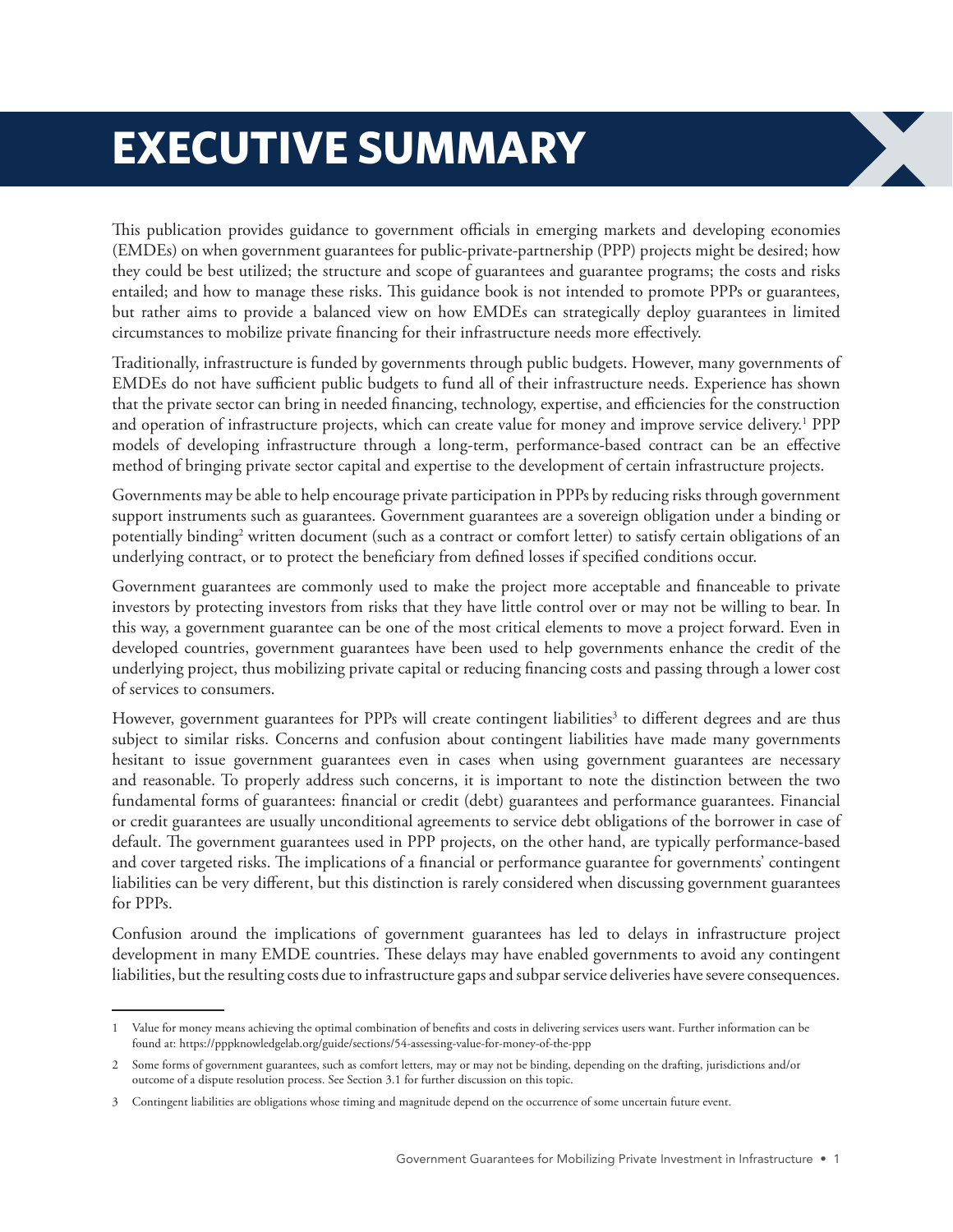This is especially true in countries with high infrastructure deficits, where underinvestment in infrastructure has led to slower economic growth and poor quality of life for the communities. In Sub-Saharan Africa, for example, it was estimated that if the infrastructure gap were closed relative to the median of the rest of the developing world, gross domestic product (GDP) per capita for the region would increase by an estimated 1.7 percent per year.4 Such economic progress resulting from improved infrastructure has tangible benefits for human capital development and poverty alleviation.

Government guarantees, when used in a strategic and prudent manner, can be a powerful tool to help close infrastructure gaps. It is important to note, however, that a guarantee will not turn a "bad" project into a good one. Not all projects are suitable for PPPs, and not all projects that are suitable for PPPs would require or should be considered for government guarantees. Furthermore, government guarantees may be structured in many ways, with different legal and financial implications. Therefore, careful consideration should be given to the benefits and costs of government guarantees before they are deployed. The best way to mitigate the risk from issuing a guarantee is to ensure that the project meets best practices in how it is selected, prepared, and structured. Projects shown to be economically viable are much less likely to fail. The challenge for governments is to determine where and what kind of guarantees are necessary or cost effective. The rest of this guidance book seeks to answer these questions. The book is organized into five chapters, as summarized below:

**Chapter 1: Overview of Government Guarantees** introduces the different types of guarantees and reviews the benefits and risks of guarantees and other forms of government support. This chapter notes that the decision to issue a government guarantee for a PPP should begin early in the project preparation and development cycle. Once a project has been identified as providing value for money—that is, it is found to be in line with the government's development priorities and is economically and financially viable and affordable—the next decision is whether there is a role for the private sector, and whether the project should be procured as a PPP. Guarantees should be considered during this initial development phase, when the PPP structure and the project's fiscal-support requirements are being determined. It is important for the Ministry of Finance (MoF) to be actively involved in the decision making, including as a "gatekeeper" or ultimate approver, given the fiscal implication of the PPPs. The benefits of a government guarantee can include increasing investor confidence in a PPP project; demonstrating government support; increasing the amount of financing and sources of financing available to a project; reducing the cost of debt service; and reducing the returns investors require by enabling a lower risk profile. However, overly broad guarantees that transfer risks to the government that should have gone to the private investor can create moral hazard and potentially lead to larger government payouts than necessary.

**Chapter 2: Scope of Government Guarantees** examines the risks involved in a PPP project, appropriate risk allocation among different parties and the common types of guarantees used to address these risks. This chapter notes that government guarantees are often requested when the risks are either within the government's control or not acceptable by the market. Risks commonly associated with government guarantees include political and regulatory risk; revenue and demand risk; foreign exchange risk; uninsurable force majeure events; and payment and early-termination risks associated with the underlying contract with non-creditworthy counterparties. In certain cases, there is an important role for international financial institutions, such as multilateral development banks, to further enhance the credit strength of a sovereign guarantee.

<sup>4</sup> World Bank 2017b.